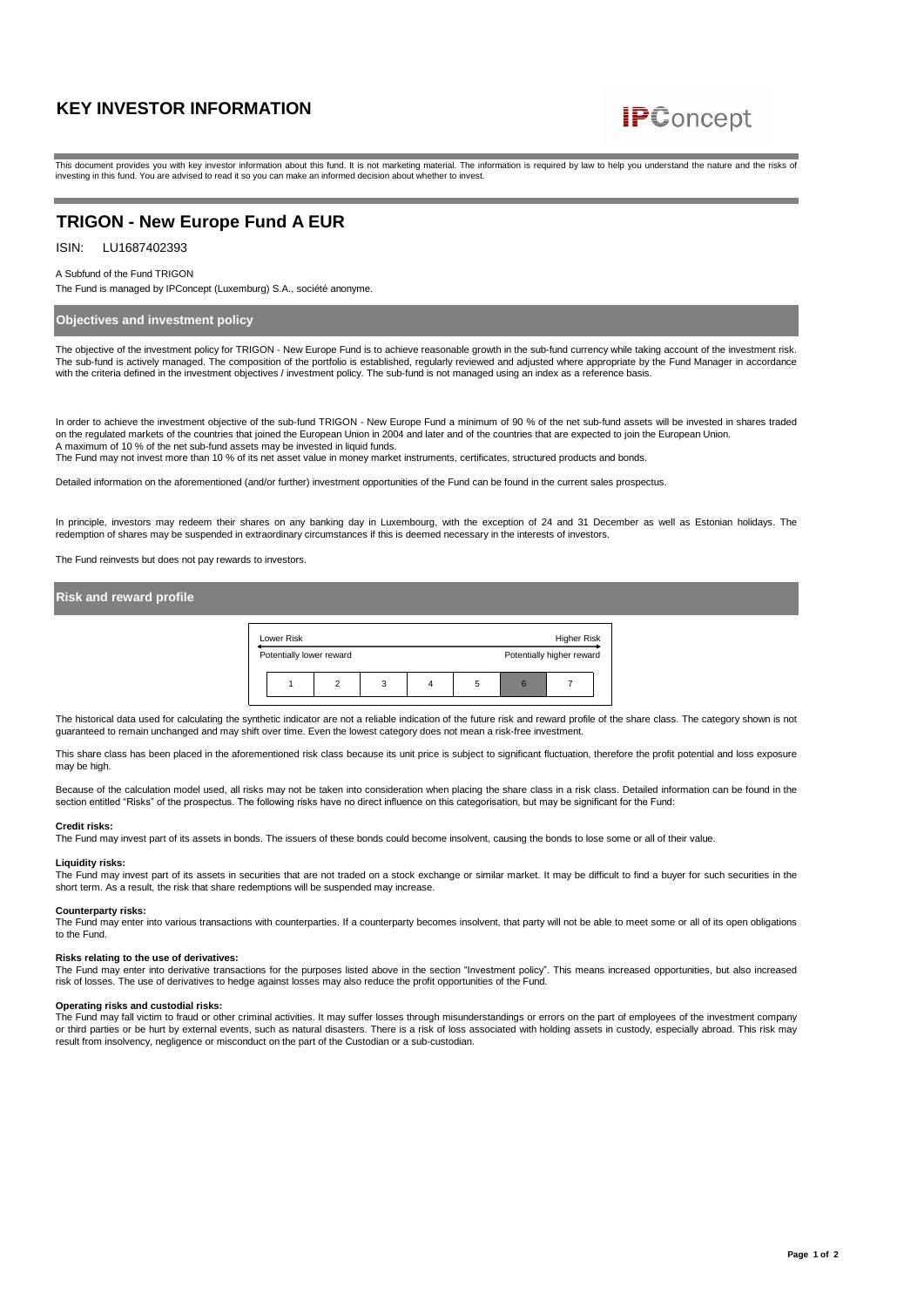One-off charges taken before or after you invest Charges taken from the Fund under certain specific conditions

| Entry charge | $0.00\%$ |
|--------------|----------|
| Exit charge  | $0.00\%$ |

This is the maximum that might be taken out of your money before it is invested or before payment of the redemption price. Please consult your financial advisor for the actual amounts.

Charges taken from the Fund in the past financial year

**Ongoing charges 1,15%**

This amount is based on the charges incurred by the share class in the past financial year, and may vary from year to year. The past financial Any eventual performance-related fee as well as any transaction costs incurred, with the exception of the transaction costs of the Custodian Bank, are not included in the 'ongoing charges' figure

The charges borne by the investor are used for the operation of the Fund and for its management, marketing and distribution. The charges reduce the potential investment

## **Past performance**

 $\frac{1}{2}$ 



The share class was established in 2018.

Performance was calculated in EUR and was not compared to an index.

Statements about past performance are not a guide to future performance.

All charges and fees, except for the entry charge, were deducted when calculating the performance.

## **Practical information**

The Fund's Depositary is DZ PRIVATBANK S.A., société anonyme, whose registered office is at 4, rue Thomas Edison, Strassen, Luxembourg.

Additional information on the Subfund, the current prospectus with annex and management regulation, and the most recent annual and semi-annual reports (all in English<br>may be obtained at no charge during normal business hou Agent(s).

 $Performance fees:$ 

growth of the Fund.

No preformance fee is foreseen for this shareclass.

Further practical information as well as the up-to-date unit prices may be downloaded from the Management Company's website at any time and requested free of charge from the aforementioned agents. Moreover, details of the up-to-date remuneration policy, containing a description of how remuneration and other benefits are calculated, as well as the identities of persons responsible for allocating the remuneration and other benefits, including the composition of the remuneration committee (should one exist), may be downloaded from the Management Company a hard copy may also be requested free of charge from the aforementioned agents. The Management Company's website is www.ipconcept.com.

The tax laws in the Member State in which the Subfund originated may influence your personal tax situation. Please consult your tax advisor with regard to the tax consequences of investing in the Subfund.

The Management Company may be held liable solely on the basis of any statement contained in this document that is misleading, inaccurate or inconsistent with the relevant parts of the prospectus.

This key information describes a share class of the Subfund. The Subfund forms part of an umbrella fund. The prospectus and the reports may contain information on all share classes of the entire Fund mentioned at the beginning of this document. The assets and liabilities of all Subfunds are segregated by law.

In principle, units of the sub-funds and/or of the unit class may be exchanged for those of another sub-fund and/or unit class. Please refer to the Sales Prospectus for details on any exchange options and associated costs.

This Fund is authorised in Luxembourg and regulated by the Commission de Surveillance du Secteur Financier.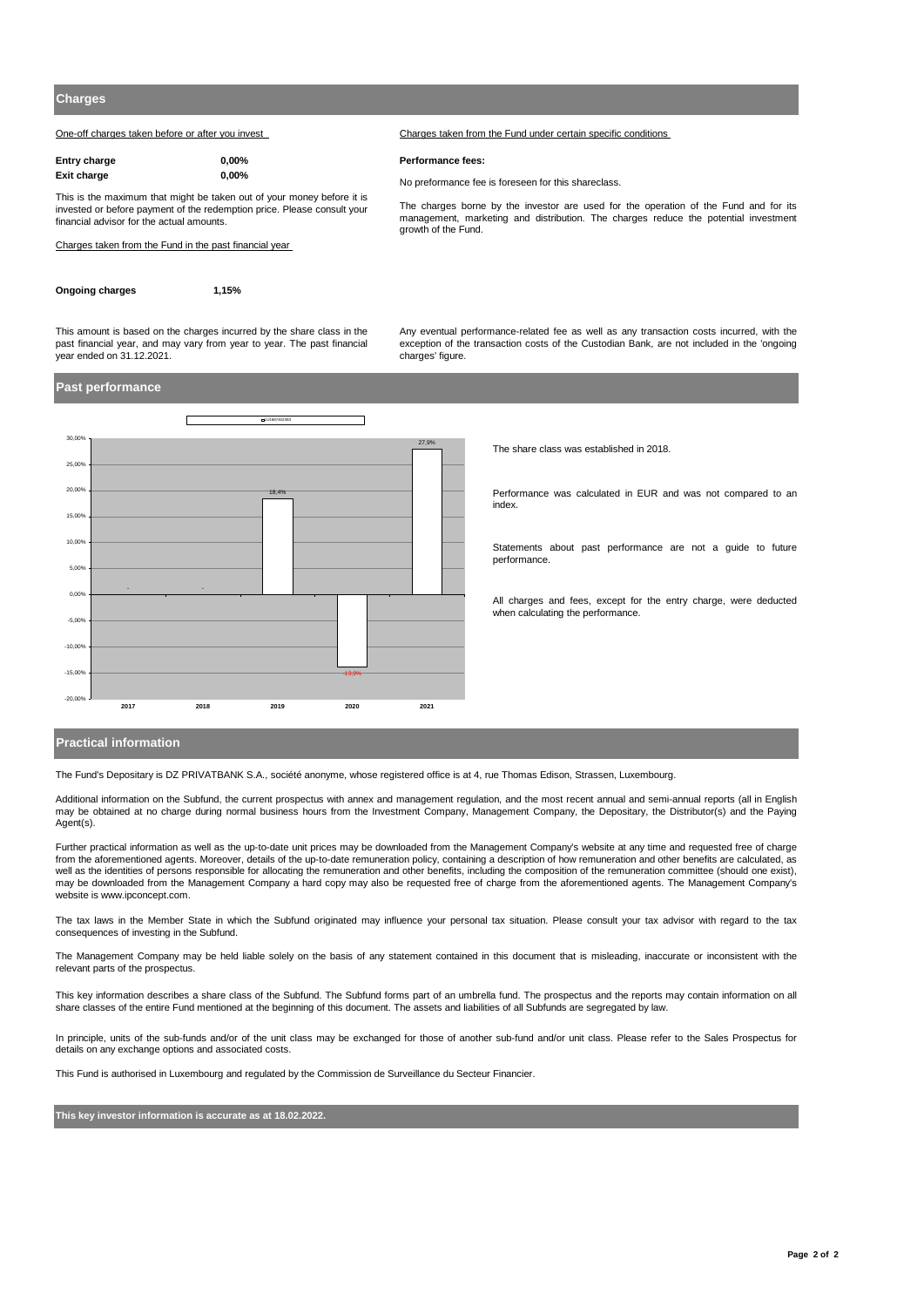

This document provides you with key investor information about this fund. It is not marketing material. The information is required by law to help you understand the nature and the risks of investing in this fund. You are advised to read it so you can make an informed decision about whether to invest.

# **TRIGON - New Europe Fund A USD**

ISIN: LU1687402476

#### A Subfund of the Fund TRIGON

The Fund is managed by IPConcept (Luxemburg) S.A., société anonyme.

# **Objectives and investment policy**

The objective of the investment policy for TRIGON - New Europe Fund is to achieve reasonable growth in the sub-fund currency while taking account of the investment risk. The sub-fund is actively managed. The composition of the portfolio is established, regularly reviewed and adjusted where appropriate by the Fund Manager in accordance with the criteria defined in the investment objectives / investment policy. The sub-fund is not managed using an index as a reference basis

In order to achieve the investment objective of the sub-fund TRIGON - New Europe Fund a minimum of 90 % of the net sub-fund assets will be invested in shares traded on the regulated markets of the countries that joined the European Union in 2004 and later and of the countries that are expected to join the European Union.<br>A maximum of 10 % of the net sub-fund assets may be invested in

Detailed information on the aforementioned (and/or further) investment opportunities of the Fund can be found in the current sales prospectus.

In principle, investors may redeem their shares on any banking day in Luxembourg, with the exception of 24 and 31 December as well as Estonian holidays. The redemption of shares may be suspended in extraordinary circumstances if this is deemed necessary in the interests of investors.

The Fund reinvests but does not pay rewards to investors.

## **Risk and reward profile**



The historical data used for calculating the synthetic indicator are not a reliable indication of the future risk and reward profile of the share class. The category shown is not guaranteed to remain unchanged and may shift over time. Even the lowest category does not mean a risk-free investment.

This share class has been placed in the aforementioned risk class because its unit price is subject to significant fluctuation, therefore the profit potential and loss exposure may be high.

Because of the calculation model used, all risks may not be taken into consideration when placing the share class in a risk class. Detailed information can be found in the section entitled "Risks" of the prospectus. The following risks have no direct influence on this categorisation, but may be significant for the Fund:

#### **Credit risks:**

The Fund may invest part of its assets in bonds. The issuers of these bonds could become insolvent, causing the bonds to lose some or all of their value.

### **Liquidity risks:**

The Fund may invest part of its assets in securities that are not traded on a stock exchange or similar market. It may be difficult to find a buyer for such securities in the short term. As a result, the risk that share redemptions will be suspended may increase.

### **Counterparty risks:**

The Fund may enter into various transactions with counterparties. If a counterparty becomes insolvent, that party will not be able to meet some or all of its open obligations to the Fund.

## **Risks relating to the use of derivatives:**

The Fund may enter into derivative transactions for the purposes listed above in the section "Investment policy". This means increased opportunities, but also increased risk of losses. The use of derivatives to hedge against losses may also reduce the profit opportunities of the Fund.

# **Operating risks and custodial risks:**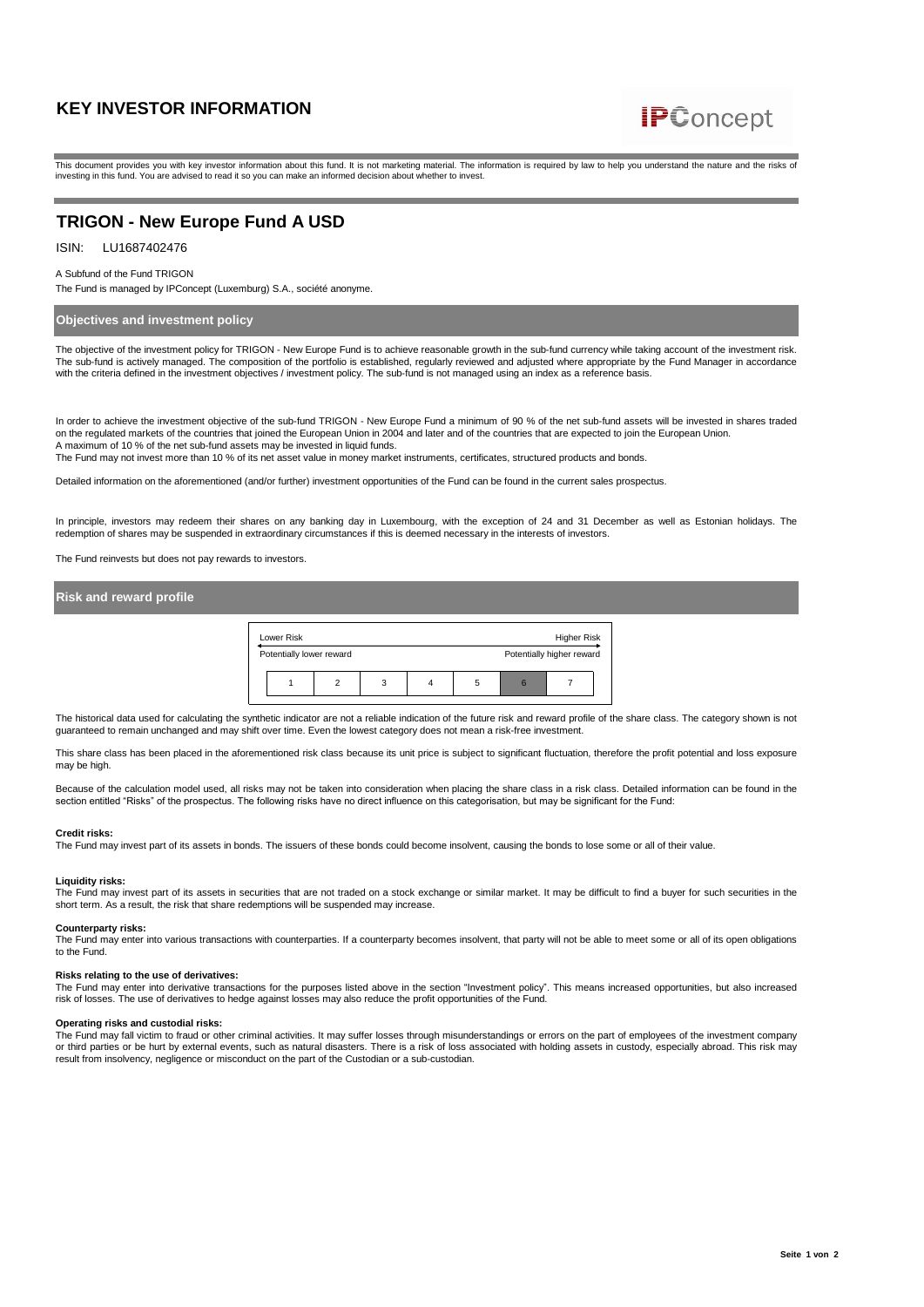One-off charges taken before or after you invest Charges taken from the Fund under certain specific conditions

| Entry charge | $0.00\%$ |
|--------------|----------|
| Exit charge  | $0.00\%$ |

This is the maximum that might be taken out of your money before it is invested or before payment of the redemption price. Please consult your financial advisor for the actual amounts.

Charges taken from the Fund in the past financial year

```
Ongoing charges 1,15%
```
This amount is based on the charges incurred by the share class in the past financial year, and may vary from year to year. The past financial Any eventual performance-related fee as well as any transaction costs incurred, with the exception of the transaction costs of the Custodian Bank, are not included in the 'ongoing charges' figure

The charges borne by the investor are used for the operation of the Fund and for its management, marketing and distribution. The charges reduce the potential investment

## **Past performance**

 $\frac{1}{2}$ 



The share class was established in 2019.

Performance was calculated in USD and was not compared to an index.

Statements about past performance are not a guide to future performance.

All charges and fees, except for the entry charge, were deducted when calculating the performance.

### **Practical information**

The Fund's Depositary is DZ PRIVATBANK S.A., société anonyme, whose registered office is at 4, rue Thomas Edison, Strassen, Luxembourg.

Additional information on the Subfund, the current prospectus with annex and management regulation, and the most recent annual and semi-annual reports (all in English may be obtained at no charge during normal business hours from the Investment Company, Management Company, the Depositary, the Distributor(s) and the Paying Agent(s).

**Performance fees:** 

growth of the Fund.

**Exit charge 0,00%** No preformance fee is foreseen for this shareclass.

Further practical information as well as the up-to-date unit prices may be downloaded from the Management Company's website at any time and requested free of charge from the aforementioned agents. Moreover, details of the up-to-date remuneration policy, containing a description of how remuneration and other benefits are calculated, as well as the identities of persons responsible for allocating the remuneration and other benefits, including the composition of the remuneration committee (should one exist). may be downloaded from the Management Company a hard copy may also be requested free of charge from the aforementioned agents. The Management Company's website is www.ipconcept.com.

The tax laws in the Member State in which the Subfund originated may influence your personal tax situation. Please consult your tax advisor with regard to the tax consequences of investing in the Subfund.

The Management Company may be held liable solely on the basis of any statement contained in this document that is misleading, inaccurate or inconsistent with the relevant parts of the prospectus.

This key information describes a share class of the Subfund. The Subfund forms part of an umbrella fund. The prospectus and the reports may contain information on all share classes of the entire Fund mentioned at the beginning of this document. The assets and liabilities of all Subfunds are segregated by law.

In principle, units of the sub-funds and/or of the unit class may be exchanged for those of another sub-fund and/or unit class. Please refer to the Sales Prospectus for details on any exchange options and associated costs.

This Fund is authorised in Luxembourg and regulated by the Commission de Surveillance du Secteur Financier.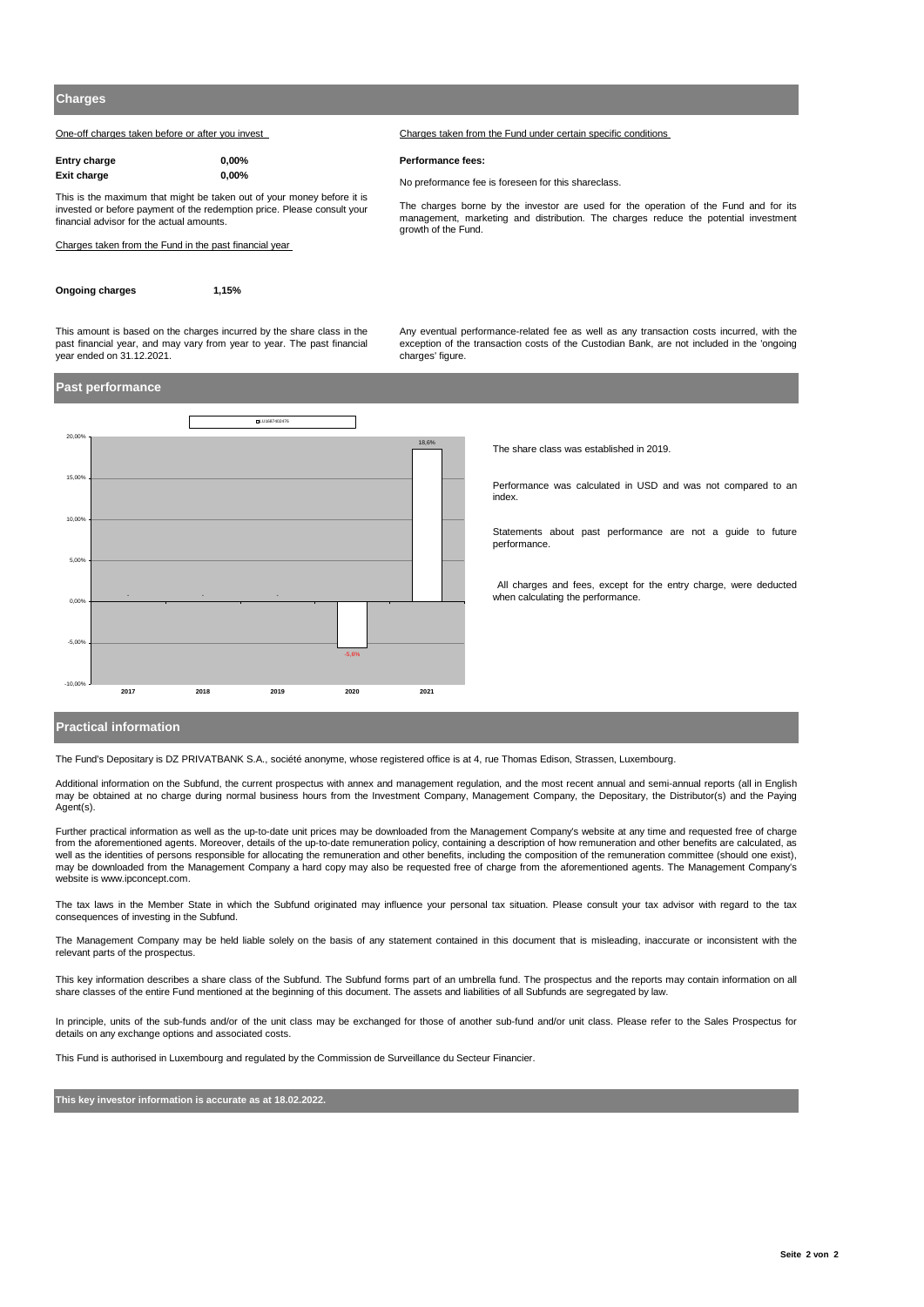

This document provides you with key investor information about this fund. It is not marketing material. The information is required by law to help you understand the nature and the risks of investing in this fund. You are advised to read it so you can make an informed decision about whether to invest.

# **TRIGON - New Europe Fund B EUR**

#### ISIN: LU1687402633

#### A Subfund of the Fund TRIGON

The Fund is managed by IPConcept (Luxemburg) S.A., société anonyme.

# **Objectives and investment policy**

The objective of the investment policy for TRIGON - New Europe Fund is to achieve reasonable growth in the sub-fund currency while taking account of the investment risk. The sub-fund is actively managed. The composition of the portfolio is established, regularly reviewed and adjusted where appropriate by the Fund Manager in accordance with the criteria defined in the investment objectives / investment policy. The sub-fund may incur additional performance-related fees ('performance fee'), which are<br>calculated in reference to the index MSCI EFM CEEC ex RU The performance of the sub-fund may therefore deviate significantly from the benchmark index.

In order to achieve the investment objective of the sub-fund TRIGON - New Europe Fund a minimum of 90 % of the net sub-fund assets will be invested in shares traded on the regulated markets of the countries that joined the European Union in 2004 and later and of the countries that are expected to join the European Union. A maximum of 10 % of the net sub-fund assets may be invested in liquid funds.

The Fund may not invest more than 10 % of its net asset value in money market instruments, certificates, structured products and bonds.

Detailed information on the aforementioned (and/or further) investment opportunities of the Fund can be found in the current sales prospectus.

In principle, investors may redeem their shares on any banking day in Luxembourg, with the exception of 24 and 31 December as well as Estonian holidays. The redemption of shares may be suspended in extraordinary circumstances if this is deemed necessary in the interests of investors.

The Fund reinvests but does not pay rewards to investors.

| Risk and reward profile |                                        |   |  |   |                                                 |              |  |  |
|-------------------------|----------------------------------------|---|--|---|-------------------------------------------------|--------------|--|--|
|                         | Lower Risk<br>Potentially lower reward |   |  |   | <b>Higher Risk</b><br>Potentially higher reward |              |  |  |
|                         |                                        | 2 |  | 4 | 5                                               | $\mathbf{6}$ |  |  |

The historical data used for calculating the synthetic indicator are not a reliable indication of the future risk and reward profile of the share class. The category shown is not guaranteed to remain unchanged and may shift over time. Even the lowest category does not mean a risk-free investment.

This share class has been placed in the aforementioned risk class because its unit price is subject to significant fluctuation, therefore the profit potential and loss exposure may be high.

Because of the calculation model used, all risks may not be taken into consideration when placing the share class in a risk class. Detailed information can be found in the section entitled "Risks" of the prospectus. The following risks have no direct influence on this categorisation, but may be significant for the Fund:

#### **Credit risks:**

The Fund may invest part of its assets in bonds. The issuers of these bonds could become insolvent, causing the bonds to lose some or all of their value.

# **Liquidity risks:**

The Fund may invest part of its assets in securities that are not traded on a stock exchange or similar market. It may be difficult to find a buyer for such securities in the short term. As a result, the risk that share redemptions will be suspended may increase.

#### **Counterparty risks:**

The Fund may enter into various transactions with counterparties. If a counterparty becomes insolvent, that party will not be able to meet some or all of its open obligations to the Fund.

#### **Risks relating to the use of derivatives:**

The Fund may enter into derivative transactions for the purposes listed above in the section "Investment policy". This means increased opportunities, but also increased risk of losses. The use of derivatives to hedge against losses may also reduce the profit opportunities of the Fund.

## **Operating risks and custodial risks:**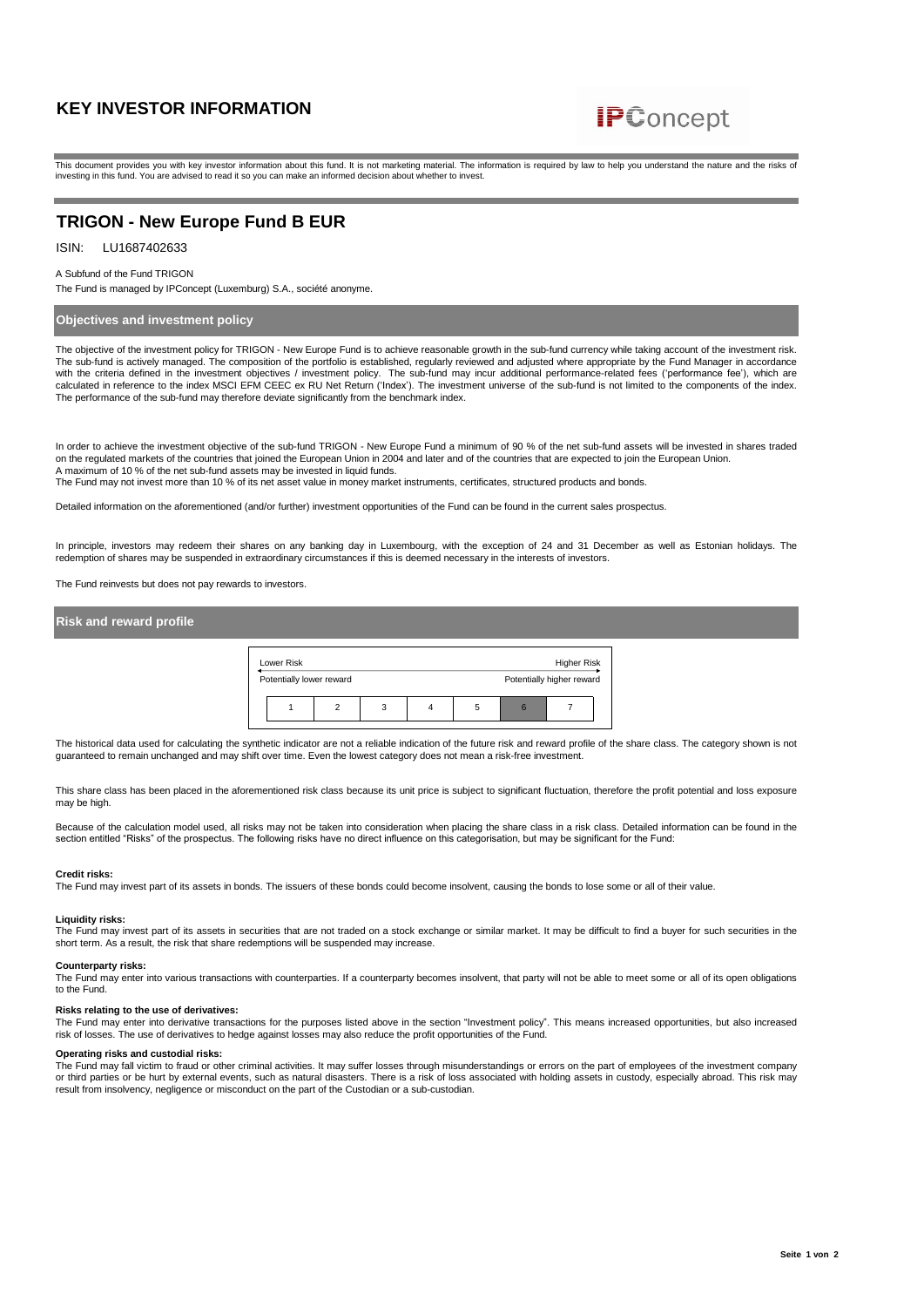One-off charges taken before or after you invest Charges taken from the Fund under certain specific conditions

| <b>Entry charge</b> | $0.00\%$ |
|---------------------|----------|
| Exit charge         | $0.00\%$ |

This is the maximum that might be taken out of your money before it is invested or before payment of the redemption price. Please consult your financial advisor for the actual amounts.

#### Charges taken from the Fund in the past financial year

| Ongoing charges | 1,10% |
|-----------------|-------|

**Entry charge 0,00% Performance fees:**

Up to 15%of the amount by which the performance of the unit value exceeds that of the benchmark index (MSCI EFM CEEC ex Russia Net Return (NU136621)) at the end of an accounting period (outperformance over the benchmark index). This is paid out yearly.

In the past financial year, the performance fee amounted to 0.36%.

The charges borne by the investor are used for the operation of the Fund and for its management, marketing and distribution. The charges reduce the potential investment growth of the Fund.

This amount is based on the charges incurred by the share class in the past financial year, and may vary from year to year. The past financial year ended on 31.12.2021.

Any eventual performance-related fee as well as any transaction costs incurred, with the exception of the transaction costs of the Custodian Bank, are not included in the 'ongoing charges' figure.

# **Past performance**



The share class was established in 2018.

Performance was calculated in EUR and was compared to MSCI EFM CEEC ex RU Net Return in USD.

Statements about past performance are not a guide to future performance.

All charges and fees, except for the entry charge, were deducted when calculating the performance.

## **Practical information**

The Fund's Depositary is DZ PRIVATBANK S.A., société anonyme, whose registered office is at 4, rue Thomas Edison, Strassen, Luxembourg.

Additional information on the Subfund, the current prospectus with annex and management regulation, and the most recent annual and semi-annual reports (all in English may be obtained at no charge during normal business hours from the Investment Company, Management Company, the Depositary, the Distributor(s) and the Paying Agent(s).

Further practical information as well as the up-to-date unit prices may be downloaded from the Management Company's website at any time and requested free of charge from the aforementioned agents. Moreover, details of the up-to-date remuneration policy, containing a description of how remuneration and other benefits are calculated, as well as the identities of persons responsible for allocating the remuneration and other benefits, including the composition of the remuneration committee (should one exist), may be downloaded from the Management Company a hard copy may also be requested free of charge from the aforementioned agents. The Management Company's website is www.ipconcept.com.

The tax laws in the Member State in which the Subfund originated may influence your personal tax situation. Please consult your tax advisor with regard to the tax consequences of investing in the Subfund.

The Management Company may be held liable solely on the basis of any statement contained in this document that is misleading, inaccurate or inconsistent with the relevant parts of the prospectus.

This key information describes a share class of the Subfund. The Subfund forms part of an umbrella fund. The prospectus and the reports may contain information on all share classes of the entire Fund mentioned at the beginning of this document. The assets and liabilities of all Subfunds are segregated by law.

In principle, units of the sub-funds and/or of the unit class may be exchanged for those of another sub-fund and/or unit class. Please refer to the Sales Prospectus for details on any exchange options and associated costs.

This Fund is authorised in Luxembourg and regulated by the Commission de Surveillance du Secteur Financier.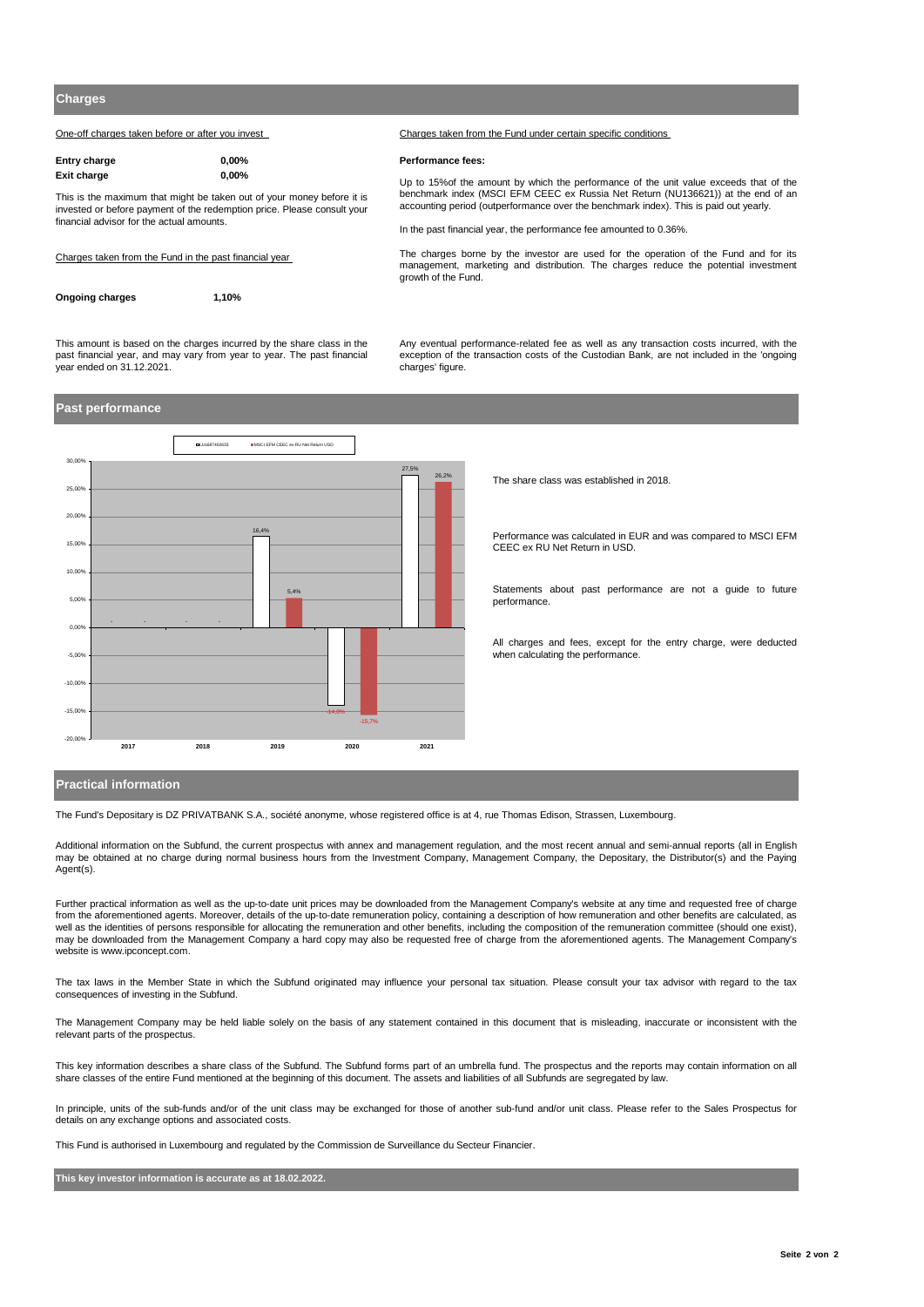

This document provides you with key investor information about this fund. It is not marketing material. The information is required by law to help you understand the nature and the risks of investing in this fund. You are advised to read it so you can make an informed decision about whether to invest.

# **TRIGON - New Europe Fund D EUR**

### ISIN: LU1687403102

#### A Subfund of the Fund TRIGON

The Fund is managed by IPConcept (Luxemburg) S.A., société anonyme.

# **Objectives and investment policy**

The objective of the investment policy for TRIGON - New Europe Fund is to achieve reasonable growth in the sub-fund currency while taking account of the investment risk. The sub-fund is actively managed. The composition of the portfolio is established, regularly reviewed and adjusted where appropriate by the Fund Manager in accordance with the criteria defined in the investment objectives / investment policy. The sub-fund is not managed using an index as a reference basis

In order to achieve the investment objective of the sub-fund TRIGON - New Europe Fund a minimum of 90 % of the net sub-fund assets will be invested in shares traded on the regulated markets of the countries that joined the European Union in 2004 and later and of the countries that are expected to join the European Union. A maximum of 10 % of the net sub-fund assets may be invested in liquid funds.

The Fund may not invest more than 10 % of its net asset value in money market instruments, certificates, structured products and bonds.

Detailed information on the aforementioned (and/or further) investment opportunities of the Fund can be found in the current sales prospectus.

In principle, investors may redeem their shares on any banking day in Luxembourg, with the exception of 24 and 31 December as well as Estonian holidays. The redemption of shares may be suspended in extraordinary circumstances if this is deemed necessary in the interests of investors.

The Fund reinvests but does not pay rewards to investors.

# **Risk and reward profile**



The historical data used for calculating the synthetic indicator are not a reliable indication of the future risk and reward profile of the share class. The category shown is not guaranteed to remain unchanged and may shift over time. Even the lowest category does not mean a risk-free investment.

This share class has been placed in the aforementioned risk class because its unit price is subject to significant fluctuation, therefore the profit potential and loss exposure may be high.

Because of the calculation model used, all risks may not be taken into consideration when placing the share class in a risk class. Detailed information can be found in the section entitled "Risks" of the prospectus. The following risks have no direct influence on this categorisation, but may be significant for the Fund:

#### **Credit risks:**

The Fund may invest part of its assets in bonds. The issuers of these bonds could become insolvent, causing the bonds to lose some or all of their value.

### **Liquidity risks:**

The Fund may invest part of its assets in securities that are not traded on a stock exchange or similar market. It may be difficult to find a buyer for such securities in the short term. As a result, the risk that share redemptions will be suspended may increase.

### **Counterparty risks:**

The Fund may enter into various transactions with counterparties. If a counterparty becomes insolvent, that party will not be able to meet some or all of its open obligations to the Fund.

## **Risks relating to the use of derivatives:**

The Fund may enter into derivative transactions for the purposes listed above in the section "Investment policy". This means increased opportunities, but also increased risk of losses. The use of derivatives to hedge against losses may also reduce the profit opportunities of the Fund.

### **Operating risks and custodial risks:**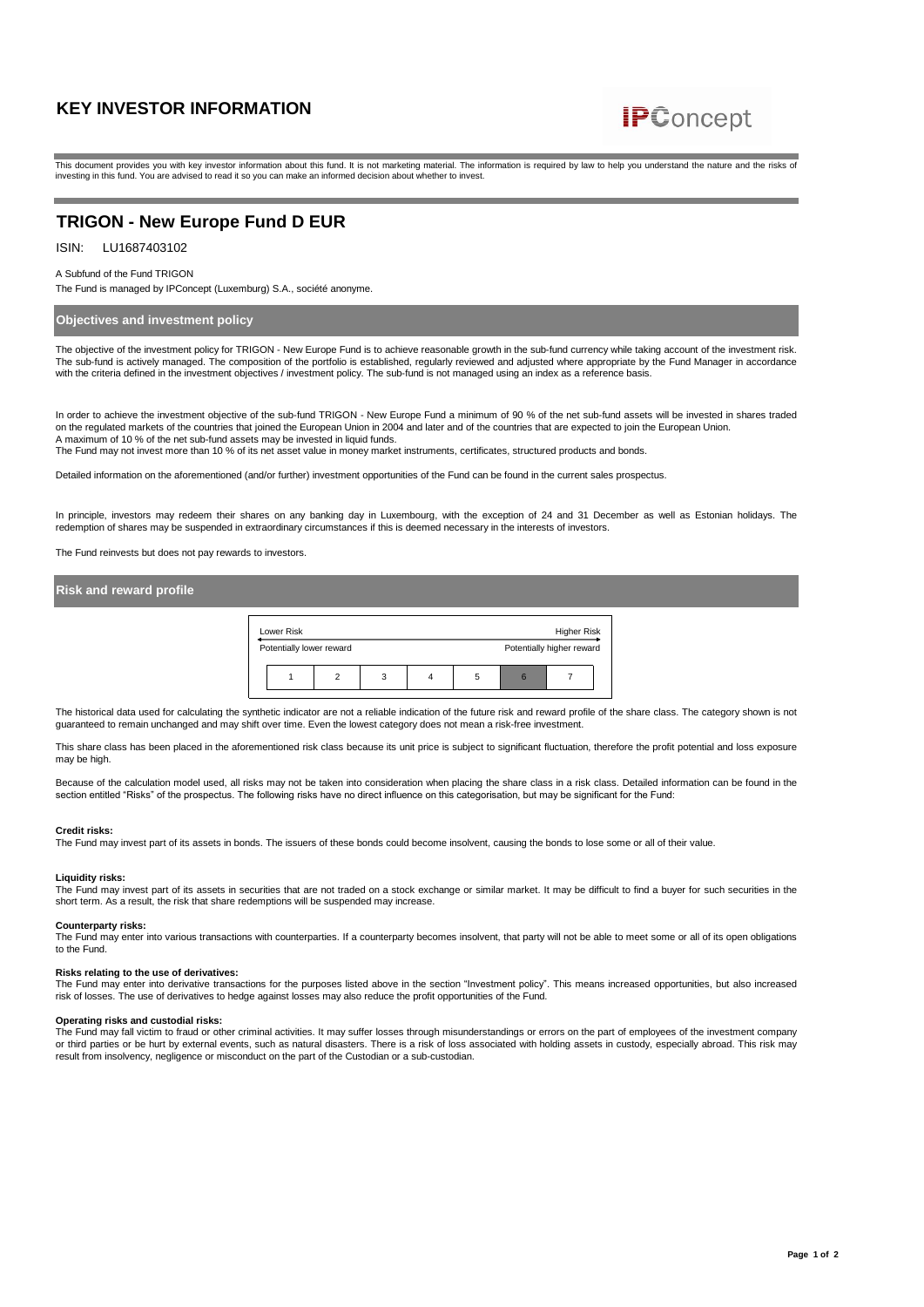One-off charges taken before or after you invest Charges taken from the Fund under certain specific conditions

| Entry charge | $0.00\%$ |
|--------------|----------|
| Exit charge  | $0.00\%$ |

This is the maximum that might be taken out of your money before it is invested or before payment of the redemption price. Please consult your financial advisor for the actual amounts.

Charges taken from the Fund in the past financial year

**Ongoing charges 1,85%**

**Entry charge 0,00% Performance fees:**

**Exit charge 0,00%** No preformance fee is foreseen for this shareclass.

The charges borne by the investor are used for the operation of the Fund and for its management, marketing and distribution. The charges reduce the potential investment growth of the Fund.

This amount is based on the charges incurred by the share class in the past financial year, and may vary from year to year. The past financial year ended on 31.12.2021.

Any eventual performance-related fee as well as any transaction costs incurred, with the exception of the transaction costs of the Custodian Bank, are not included in the 'ongoing charges' figure

## **Past performance**



The share class was established in 2018. The performance relates to the shareclass Trigon New Europe Fund Class A which migrated into this shareclass as per 9 April 2018 and which was launched 10 April 2002.

Performance was calculated in EUR and was not compared to an index.

Statements about past performance are not a guide to future performance.

All charges and fees, except for the entry charge, were deducted when calculating the performance.

## **Practical information**

The Fund's Depositary is DZ PRIVATBANK S.A., société anonyme, whose registered office is at 4, rue Thomas Edison, Strassen, Luxembourg.

Additional information on the Subfund, the current prospectus with annex and management regulation, and the most recent annual and semi-annual reports (all in English may be obtained at no charge during normal business hours from the Investment Company, Management Company, the Depositary, the Distributor(s) and the Paying Agent(s).

Further practical information as well as the up-to-date unit prices may be downloaded from the Management Company's website at any time and requested free of charge from the aforementioned agents. Moreover, details of the up-to-date remuneration policy, containing a description of how remuneration and other benefits are calculated, as well as the identities of persons responsible for allocating the remuneration and other benefits, including the composition of the remuneration committee (should one exist), may be downloaded from the Management Company a hard copy may also be requested free of charge from the aforementioned agents. The Management Company's website is www.ipconcept.com.

The tax laws in the Member State in which the Subfund originated may influence your personal tax situation. Please consult your tax advisor with regard to the tax consequences of investing in the Subfund.

The Management Company may be held liable solely on the basis of any statement contained in this document that is misleading, inaccurate or inconsistent with the relevant parts of the prospectus.

This key information describes a share class of the Subfund. The Subfund forms part of an umbrella fund. The prospectus and the reports may contain information on all share classes of the entire Fund mentioned at the beginning of this document. The assets and liabilities of all Subfunds are segregated by law.

In principle, units of the sub-funds and/or of the unit class may be exchanged for those of another sub-fund and/or unit class. Please refer to the Sales Prospectus for details on any exchange options and associated costs.

This Fund is authorised in Luxembourg and regulated by the Commission de Surveillance du Secteur Financier.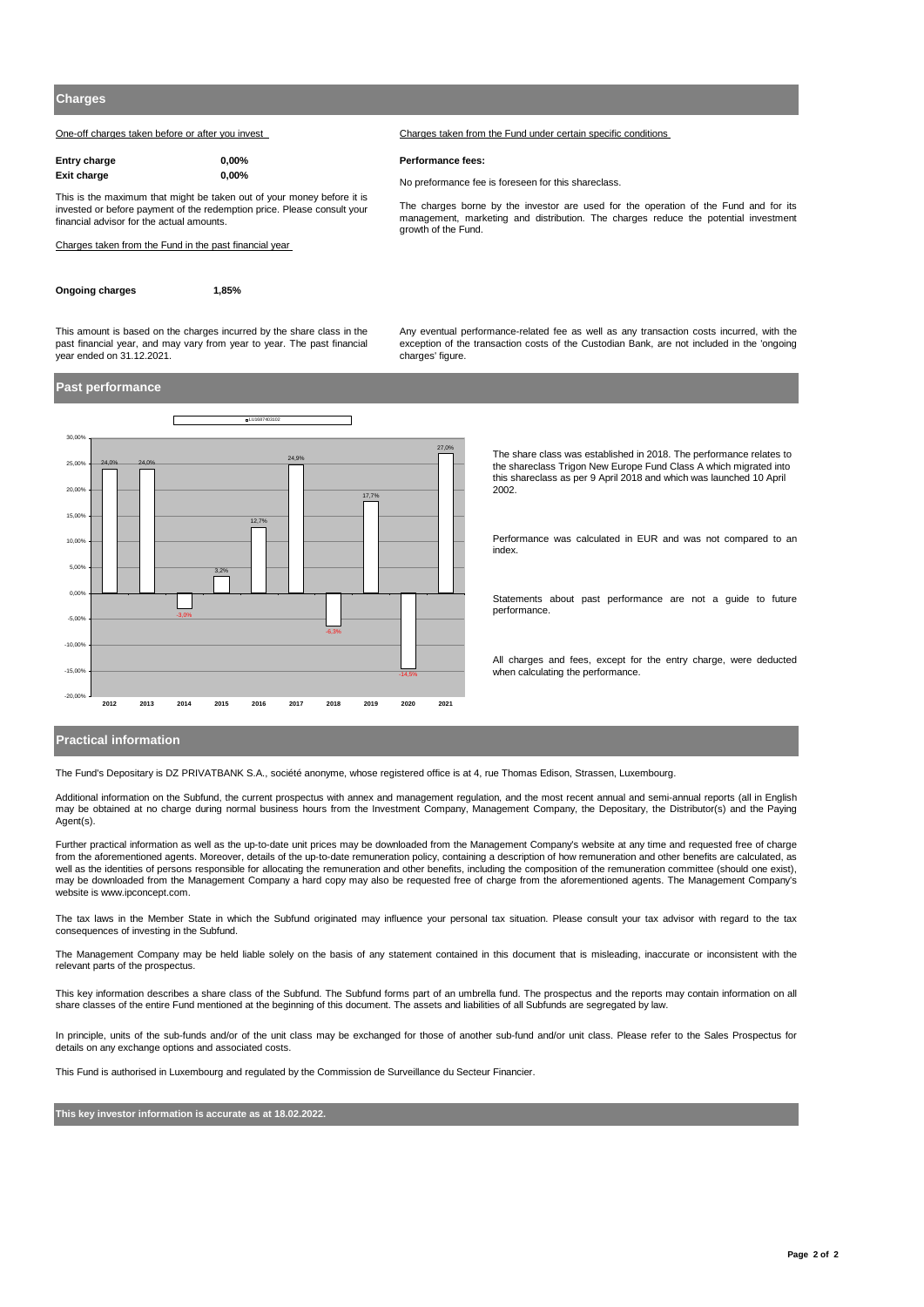

This document provides you with key investor information about this fund. It is not marketing material. The information is required by law to help you understand the nature and the risks of investing in this fund. You are advised to read it so you can make an informed decision about whether to invest.

# **TRIGON - New Europe Fund E EUR**

ISIN: LU1687403367

#### A Subfund of the Fund TRIGON

The Fund is managed by IPConcept (Luxemburg) S.A.,société anonyme.

## **Objectives and investment policy**

The objective of the investment policy for TRIGON - New Europe Fund is to achieve reasonable growth in the sub-fund currency while taking account of the investment risk. The sub-fund is actively managed. The composition of the portfolio is established, regularly reviewed and adjusted where appropriate by the Fund Manager in accordance with the criteria defined in the investment objectives / investment policy. The sub-fund is not managed using an index as a reference basis

In order to achieve the investment objective of the sub-fund TRIGON - New Europe Fund a minimum of 90 % of the net sub-fund assets will be invested in shares traded on the regulated markets of the countries that joined the European Union in 2004 and later and of the countries that are expected to join the European Union. A maximum of 10 % of the net sub-fund assets may be invested in liquid funds.

The Fund may not invest more than 10 % of its net asset value in money market instruments, certificates, structured products and bonds.

Detailed information on the aforementioned (and/or further) investment opportunities of the Fund can be found in the current sales prospectus.

In principle, investors may redeem their shares on any banking day in Luxembourg, with the exception of 24 and 31 December as well as Estonian holidays. The<br>redemption of shares may be suspended in extraordinary circumstan

The Fund reinvests but does not pay rewards to investors.

## **Risk and reward profile**

| Lower Risk               |   |   |   | Higher Risk               |  |
|--------------------------|---|---|---|---------------------------|--|
| Potentially lower reward |   |   |   | Potentially higher reward |  |
|                          | っ | 3 | 5 |                           |  |

The historical data used for calculating the synthetic indicator are not a reliable indication of the future risk and reward profile of the share class. The category shown is not guaranteed to remain unchanged and may shift over time. Even the lowest category does not mean a risk-free investment.

This share class has been placed in the aforementioned risk class because its unit price is subject to significant fluctuation, therefore the profit potential and loss exposure may be high.

Because of the calculation model used, all risks may not be taken into consideration when placing the share class in a risk class. Detailed information can be found in the section entitled "Risks" of the prospectus. The following risks have no direct influence on this categorisation, but may be significant for the Fund:

#### **Credit risks:**

The Fund may invest part of its assets in bonds. The issuers of these bonds could become insolvent, causing the bonds to lose some or all of their value.

#### **Liquidity risks:**

The Fund may invest part of its assets in securities that are not traded on a stock exchange or similar market. It may be difficult to find a buyer for such securities in the short term. As a result, the risk that share redemptions will be suspended may increase.

#### **Counterparty risks:**

The Fund may enter into various transactions with counterparties. If a counterparty becomes insolvent, that party will not be able to meet some or all of its open obligations to the Fund.

#### **Risks relating to the use of derivatives:**

The Fund may enter into derivative transactions for the purposes listed above in the section "Investment policy". This means increased opportunities, but also increased risk of losses. The use of derivatives to hedge against losses may also reduce the profit opportunities of the Fund.

#### **Operating risks and custodial risks:**